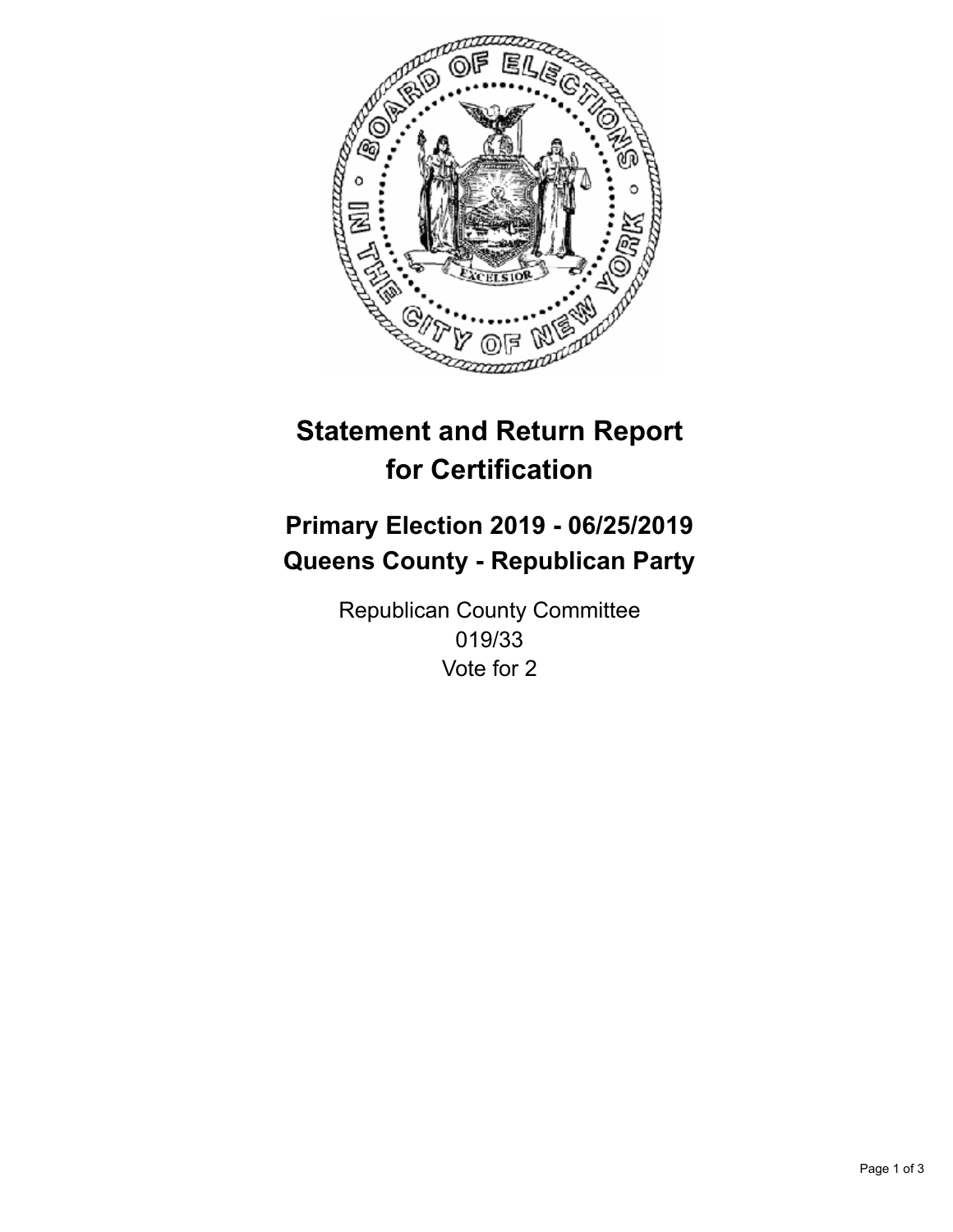

## **Assembly District 33**

| <b>PUBLIC COUNTER</b>                                    | 5            |
|----------------------------------------------------------|--------------|
| <b>MANUALLY COUNTED EMERGENCY</b>                        | 0            |
| ABSENTEE / MILITARY                                      | $\mathbf{0}$ |
| AFFIDAVIT                                                | 0            |
| <b>Total Ballots</b>                                     | 5            |
| Less - Inapplicable Federal/Special Presidential Ballots | 0            |
| <b>Total Applicable Ballots</b>                          | 5            |
| <b>HEIDI ROBLES</b>                                      | 4            |
| <b>GREGORY BATKAY</b>                                    | 4            |
| <b>JOSHY KURIAN</b>                                      |              |
| E. VICTORIA N. SHARMA                                    | 0            |
| <b>Total Votes</b>                                       | 9            |
| Unrecorded                                               |              |